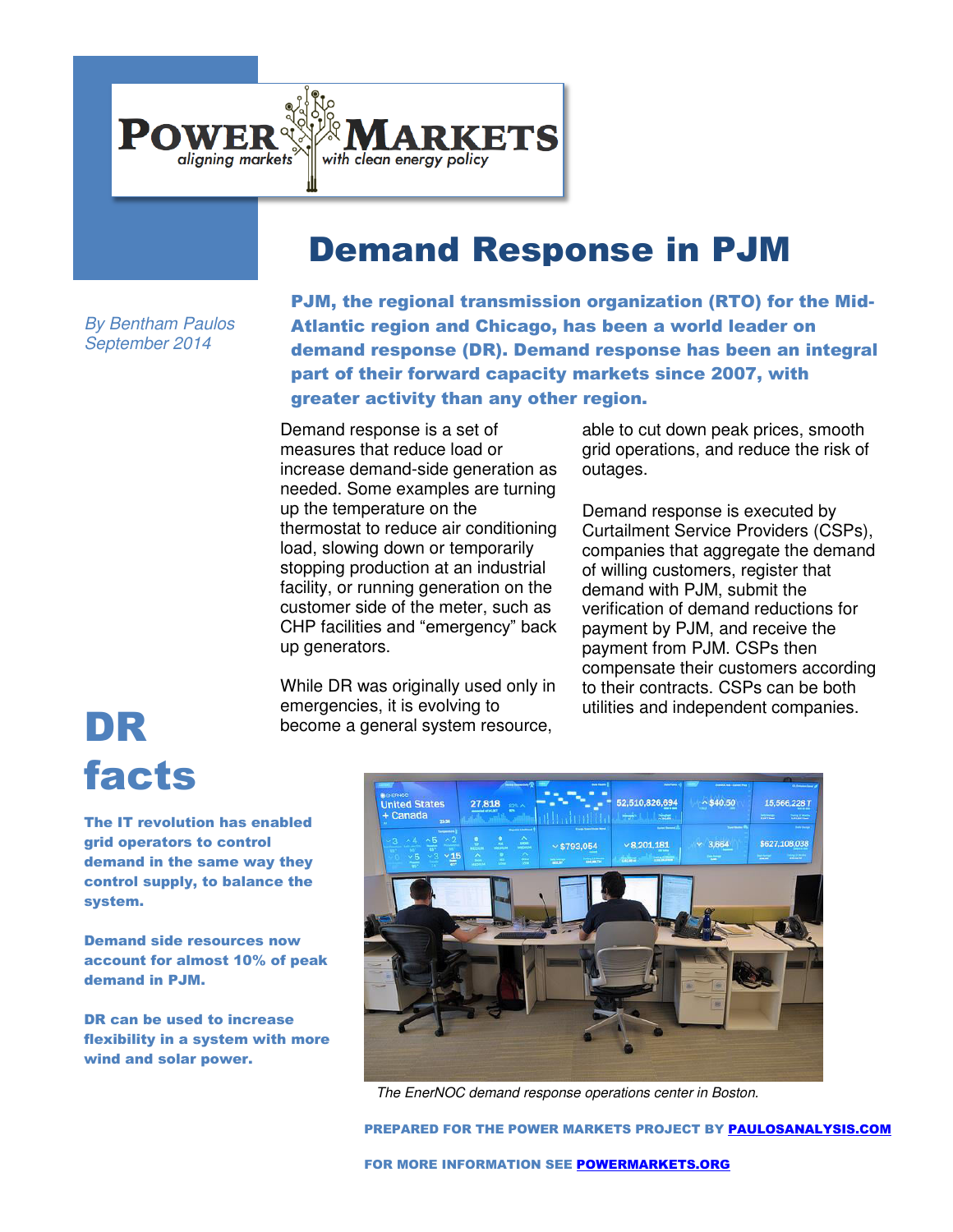PJM procures two categories of demand response: emergency and economic.

*Emergency* demand response is when customers reduce demand in emergency situations, when called upon by PJM operators. Customers can commit in advance as part of the capacity market; their participation is then mandatory and they are paid through the capacity market. Or they can

volunteer when an emergency is called, and be paid through the energy market.

*Economic* demand response allows customers to respond to prices to reduce demand in the real-time and day-ahead markets. Prices vary according to time and place, as determined by the locational marginal price (LMP).

Economic demand response can compete equally with generation in all of PJM's markets:

- Energy: sales of megawatthours of electricity, in both real-time and day-ahead time frames.
- Capacity: the ability to provide energy services in advance, as determined by the Reliability Pricing Model (RPM)  $\overline{a}$
- Synchronized Reserves: the ability to reduce electricity consumption within 10 minutes of PJM dispatch
- Day Ahead Scheduling Reserves: the ability to reduce electricity consumption within 30 minutes of PJM dispatch
- Regulation: the ability to follow PJM's regulation and frequency response signal

The capacity market (RPM) has been a significant driver of demand response in PJM. The RPM is administered through auctions to buy new capacity three years ahead of time, for one year. Starting in 2007, PJM allowed efficiency and demand response to compete in the auctions with new power plants. DR currently (in the 2014-15 RPM year) accounts

for 9.4 percent of the total capacity that clears in the PJM auction. DR dominates the procurement of new resources in the capacity auction, as shown in the graph, with as much as 14,833 MW in a single year, equal to 50 average power plants.

PJM has a substantial amount of capacity now, with reserve margins of 25 percent.



PJM continues to evolve their demand response offerings in the RPM. In 2011, PJM designated two [new types of DR products,](http://www.blankrome.com/index.cfm?contentID=37&itemID=2412) Extended Summer DR and Annual DR. These joined the existing, but renamed, Limited DR. Limited DR refers to resources interrupted only during summer weekdays from noon to 8:00 pm. Extended Summer DR can be tapped from May through October during most hours of the day. Annual DR are products available throughout the year for a defined number of hours within a defined time window.

The next likely evolution of demand response will be greater application during winter peaks. The 2011 "polar vortex" winter storm caused significant disruptions of the power systems, with 22 percent of capacity not available during the January 7 peak. While some demand response was tapped, it was clear that DR still reflects its origin as a summerpeaking resource. PJM staff have proposed